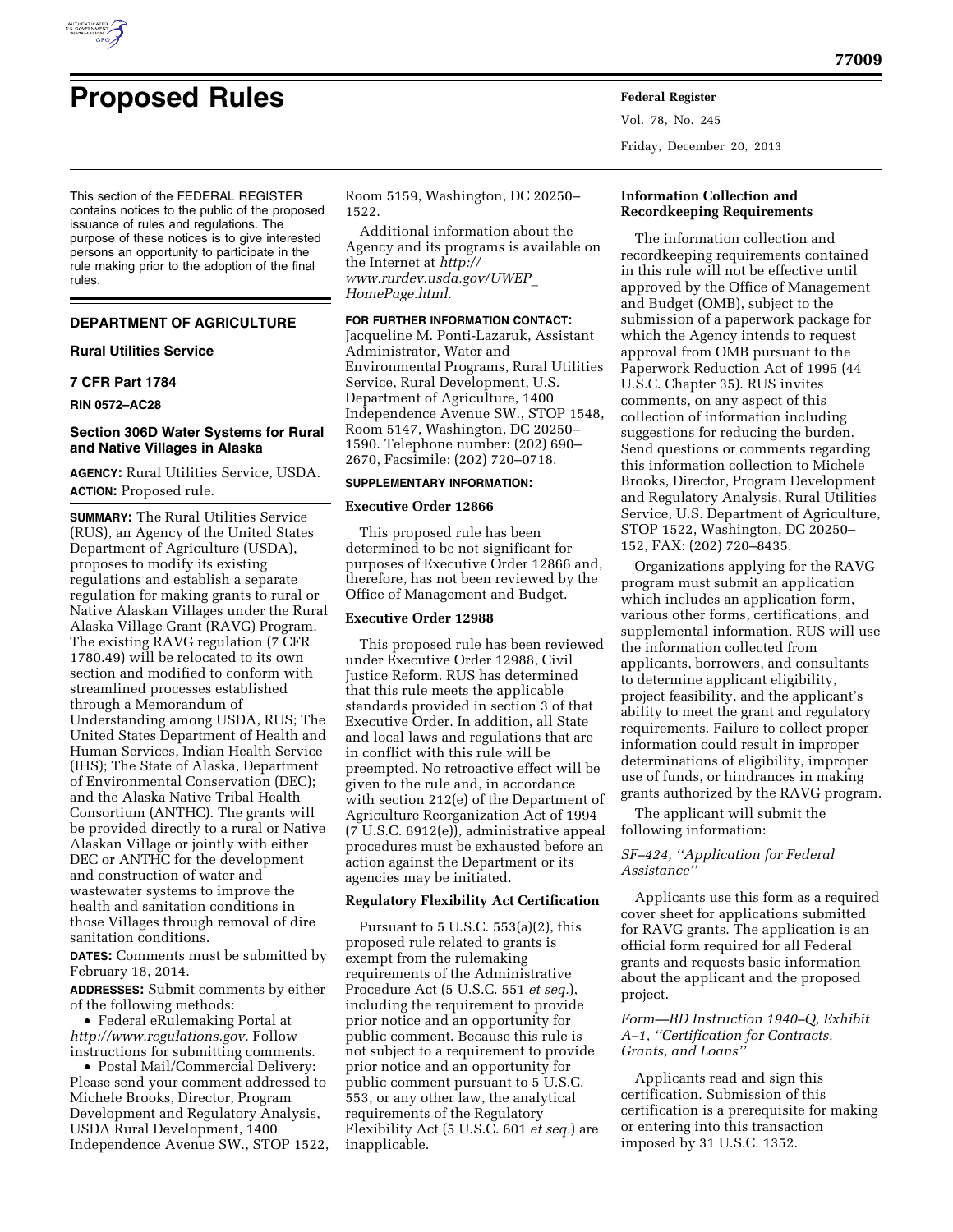# *RD 400–1, ''Equal Opportunity Agreement''*

Applicants read and sign these forms to assure RUS that they agree to and will comply with Title VI of the Civil Rights Act of 1964, and the Equal Opportunity Clause under Executive Order 11246 of September 24, 1965.

# *RD 442–7, ''Operating Budget''*

All applicants use the form to project income and expense items and a complete cash flow through the first full year of operations after they use the loan proceeds. These projections are necessary in determining the source and reliability of the projected income and the adequacy of resources to repay the loan in a timely manner, operate and maintain the facility, and maintain adequate reserves.

# *Written—Certification Regarding Prohibited Tying Arrangements*

Applicants that provide electric service must provide the Agency a certification that they will not require users of a water or waste facility financed under this part to accept electric service as a condition of receiving assistance.

# *Form AD–1047, ''Certification Regarding Debarment, Suspension, and Other Responsibility Matters—Primary Covered Transactions''*

USDA regulations published at 2 CFR Parts 180 and 417 implement the government-wide debarment and suspension system for USDA's nonprocurement transactions. Applicants for RAVG grants are required to provide certification under these regulations. Form AD–1047 may also be used to obtain the required certification.

# *Form AD–1048, ''Certification Regarding Debarment, Suspension, and Other Responsibility Matters—Lower Tier Covered Transactions.''*

Form AD–1048 will be signed by the applicant's suppliers, auditors, contractors, etc., and retained by the applicant in their files.

# *Form AD–1049, ''Certification Regarding Drug-Free Workplace Requirements (Grants) Alternative I—for Grantees Other Than Individuals''*

USDA regulations published at 2 CFR Parts 180 and 417 implement the Drug-Free Workplace Act of 1988, which requires that grant recipients agree that they will maintain a drug-free workplace. Applicants are required to provide certification under these regulations. Form AD–1049 may also be used to obtain the required certification.

# *Written—Land Surveyors Certification and Opinion of Right of Way*

The document will include legal descriptions of lands created for parcels and shown in referenced documents are true and correct.

# *Written—Civil Rights Compliance Assurance Self Certification*

Applicant certifies that it will comply with Title VI of the Civil Rights Act of 1964. The certification can be a written self-certification statement.

## *Written—Approved Business Plan*

The business plan will include the resolution adopting the plan and outline the proposed O&M costs, rate structures, short-lived asset rate schedule and associated materials.

## *Written—Preliminary Engineering Report*

Applicants must submit a preliminary engineering report (PER) prepared by a qualified engineer. The PER indicates areas to be served, scope and need of the project, cost estimate, annual operating expenses, etc. This report is necessary for RUS to determine project feasibility.

# *Written—Supporting Documentation*

Applicants must provide documentation of legal organization and authority to borrow funds, construct, operate, manage the facility, etc. The documentation may include articles of incorporation, certificate of incorporation and good standing, bylaws, rules, and organizational minutes. Applicants also must provide financial information such as financial statements, audits, or existing debt instruments. This information is necessary for RUS to determine an organization's legal existence, authority to perform certain functions, and financial capacity to borrow funds.

#### *Written—Grant Agreement*

The Grant Agreement sets forth the terms and conditions under which the applicant receives a RUS grant. Applicants and RUS must execute the document before RUS disburses grant funds.

# *Written—Audits Based on Federal Assistance*

Grantees must submit audited financial statements annually in accordance with Generally Accepted Government Auditing Standards (GAGAS). The audit must comply with the requirements of OMB Circular A– 133, ''Audits of State, Local Governments, and Non-Profit Organizations'' or Water and Waste Disposal audit requirements. The

requirements for submitting an audit report under OMB Circular A–133 are based on the total amount of Federal financial assistance expended during a grantee's fiscal year from all Federal sources. Grantees that expend \$500,000 or more in a year in Federal awards must have a single audit conducted for that year under OMB Circular A–133. Those that expend less than \$500,000 in Federal awards and have an outstanding RUS loan balance equal to or greater than \$1,000,000 must submit an audit in accordance with Water and Waste Disposal audit requirements. Grantees expending less than \$500,000 in Federal assistance and having a RUS loan balance less than \$1,000,000 may submit a management report instead of an audit report. RUS will designate the type of audit grantees must submit.

## *Written—Management Reports*

All grantees must furnish management reports that will provide management a means of evaluating prior decisions and serve as a basis for planning future operations and financial strategies. This requirement is necessary to help assure that the facility will be properly managed and to protect the financial interest of the Government.

The following information/forms are collected and accounted for under other collection packages:

# *SF–424C, ''Budget Information— Construction Programs''*

Applicants estimate costs and expenses for the grant project. The form also provides information on matching funds. This form is submitted as part of the pre-application and if the project is selected, as part of the formal application.

## *SF–424D, ''Assurances—Construction Programs''*

Applicants will read and sign this form to indicate the organization's intent to comply with the laws, regulations, and policies to which a grant is subject.

# *SF–LLL, ''Disclosure of Lobbying Activities''*

Applicant will complete all items on the form that apply for both the initial filing and material change report.

# *RD 442–3, ''Balance Sheet''*

All applicants and borrowers use this form to present their assets, liabilities, and net worth. Borrowers whose gross annual income is less than \$100,000 may use it at year-end. This form is necessary for all applicants, who prepare it once to present a comparative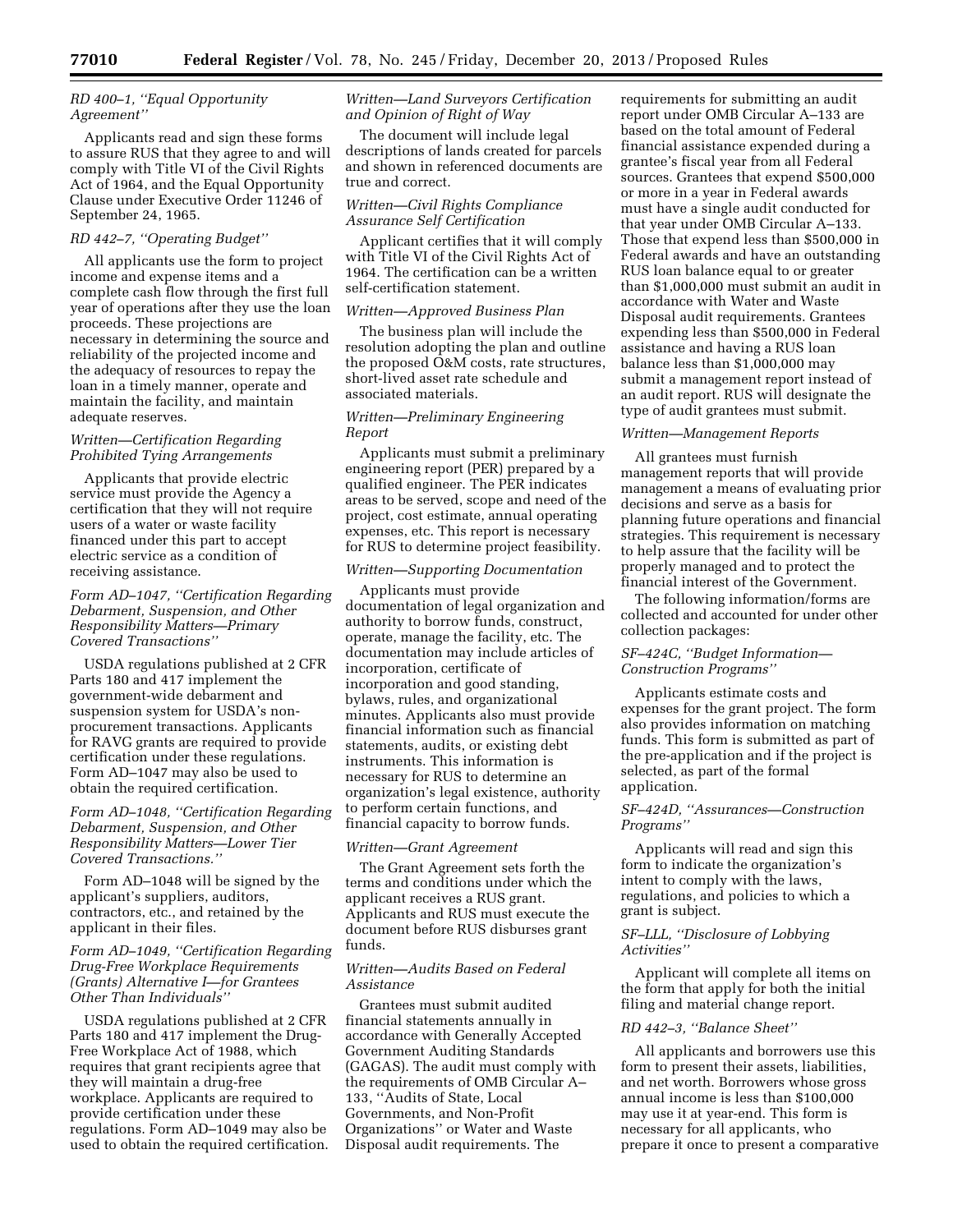balance sheet for the most current and prior years.

# *RD 442–2, ''Statement of Budget, Income and Equity''*

This form serves a dual purpose as a budget and an income and expense statement. RUS generally requires new borrowers to submit it each quarter for the first 3 years so RUS can monitor financial progress in the early years of operation. The report is then discontinued for those borrowers that are progressing satisfactorily. As a budget report, borrowers must submit their budget estimates before the beginning of each fiscal year. In these cases only, column three is to be completed. Borrowers, at their option, may also use this form as a year-end income and expense statement when audited financial statements are not prepared.

## *RD 442–22, ''Opinion of Counsel Regarding Right of Way''*

Applicants and their attorneys may use this form in obtaining continuous and adequate rights-of-way and interest in land needed for the construction, operation, and maintenance of a facility. This form is.

# *RD 1942–19, ''Agreement for Engineering Services''*

Applicants must contract for the professional services rendered from an engineer, attorney, bond counsel, accountant, auditor, appraiser, or financial advisor. Contracts or other forms of agreement for services necessary for project planning and development are subject to RUS concurrence. Applicants must submit them to RUS for review and concurrence to ensure the needed services will be available at a reasonable cost.

# *RD 400–4, ''Assurance Agreement''*

Applicants read and sign these forms to assure RUS that they agree to and will comply with Title VI of the Civil Rights Act of 1964, and the Equal Opportunity Clause under Executive Order 11246 of September 24, 1965.

## *RD 1942–6, ''Letter of Intent To Meet Conditions''*

Applicants complete this form to indicate the intent to meet the conditions of the loan established previously by RUS. This information is necessary to determine whether the Agency should continue further processing of the loan application.

Comments on this information collection must be received by February 18, 2014.

Comments are invited on (a) whether the collection of information is necessary for the proper performance of the functions of the agency, including whether the information will have practical utility; (b) the accuracy of the agency's estimate of burden including the validity of the methodology and assumption used; (c) ways to enhance the quality, utility, and clarity of the information to be collected; and (d) ways to minimize the burden of the collection of information on those who are to respond, including through the use of appropriate automated, electronic, mechanical, or other technological collection techniques on other forms and information technology.

*Title:* Rural Alaska Village Grant Program (RAVG).

*OMB Control Number:* 0572–NEW. *Type of Request:* New.

*Abstract:* The Rural Alaska Village Grant (RAVG) Program is authorized under Section 306D of the Consolidated Farm and Rural Development Act (CONACT), (7 U.S.C. 1926(d)), as amended. Governing regulations are currently codified in 7 CFR 1780.49. Under this program, the Secretary may make grants to the State of Alaska for the benefit of rural or Native Villages in Alaska to provide for the development and construction of water and wastewater systems to improve the health and sanitation conditions in those Villages.

This is new collection associated with a proposed rule. RUS proposes to modify its existing regulations and establish a separate regulation for making grants to rural or Native Alaskan Villages under the Rural Alaska Village Grant (RAVG) Program. The existing RAVG regulation, 7 CFR 1780.49 will be relocated to its own section and modified to conform with the established streamlined processes. The collection of information from the public is necessary in order for RUS to identify projects eligible for RAVG grants.

*Estimate of Burden:* Public reporting for this collection of information is estimated to average 2.05 hours per responses.

*Estimated Number of Respondents:*  25.

*Estimated Number of Total Annual Responses per Respondents:* 415.

*Estimated Total Annual Burden on Respondents:* 851.

Copies of this information collection can be obtained from MaryPat Daskal, Program Development and Regulatory Analysis at (202) 720–7853.

All responses to this information collection and recordkeeping notice will be summarized and included in the

request for OMB approval. All comments will also become a matter of public record.

## **E-Government Act Compliance**

RUS is committed to the E-Government Act, which requires Government agencies in general to provide the public the option of submitting information or transacting business electronically to the maximum extent possible.

# **Catalog of Federal Domestic Assistance**

The program described by this proposed rule is listed in the Catalog of Federal Domestic Assistance Programs under number 10.760. This catalog is available electronically through the free CFDA Web site on the Internet at *[http://www.cfda.gov.](http://www.cfda.gov)* The print edition may be purchased by calling the Superintendent of Documents at 202– 512–1800 or toll free at 866–512–1800, or ordering it online at *[http://](http://bookstore.gpo.gov) [bookstore.gpo.gov.](http://bookstore.gpo.gov)* 

#### **Executive Order 12372**

All projects funded under this part are subject to Executive Order 12372 (3 CFR, 1983 Comp., p. 197), which requires intergovernmental consultation with State and local officials. These requirements are set forth in U.S. Department of Agriculture regulations 7 CFR Part 3015, Subpart V, and RD Instruction 1940 J. In the case of grants made to DEC and ANTHC, DEC and ANTHC will certify that the requirements listed in paragraphs a–e are included in their agreements with the rural or Native Villages.

### **Unfunded Mandates**

This proposed rule contains no Federal mandates (under the regulatory provision of Title II of the Unfunded Mandate Reform Act of 1995) for State, local, and tribal governments or the private sector. Thus, this proposed rule is not subject to the requirements of sections 202 and 205 of the Unfunded Mandate Reform Act of 1995.

## **National Environmental Policy Act Certification**

RUS has determined that this proposed rule will not significantly affect the quality of the human environment as defined by the National Environmental Policy Act of 1969 (42 U.S.C. 4321 et seq.). Therefore, this action does not require an environmental impact statement or assessment.

#### **Executive Order 13132, Federalism**

The policies contained in this proposed rule do not have any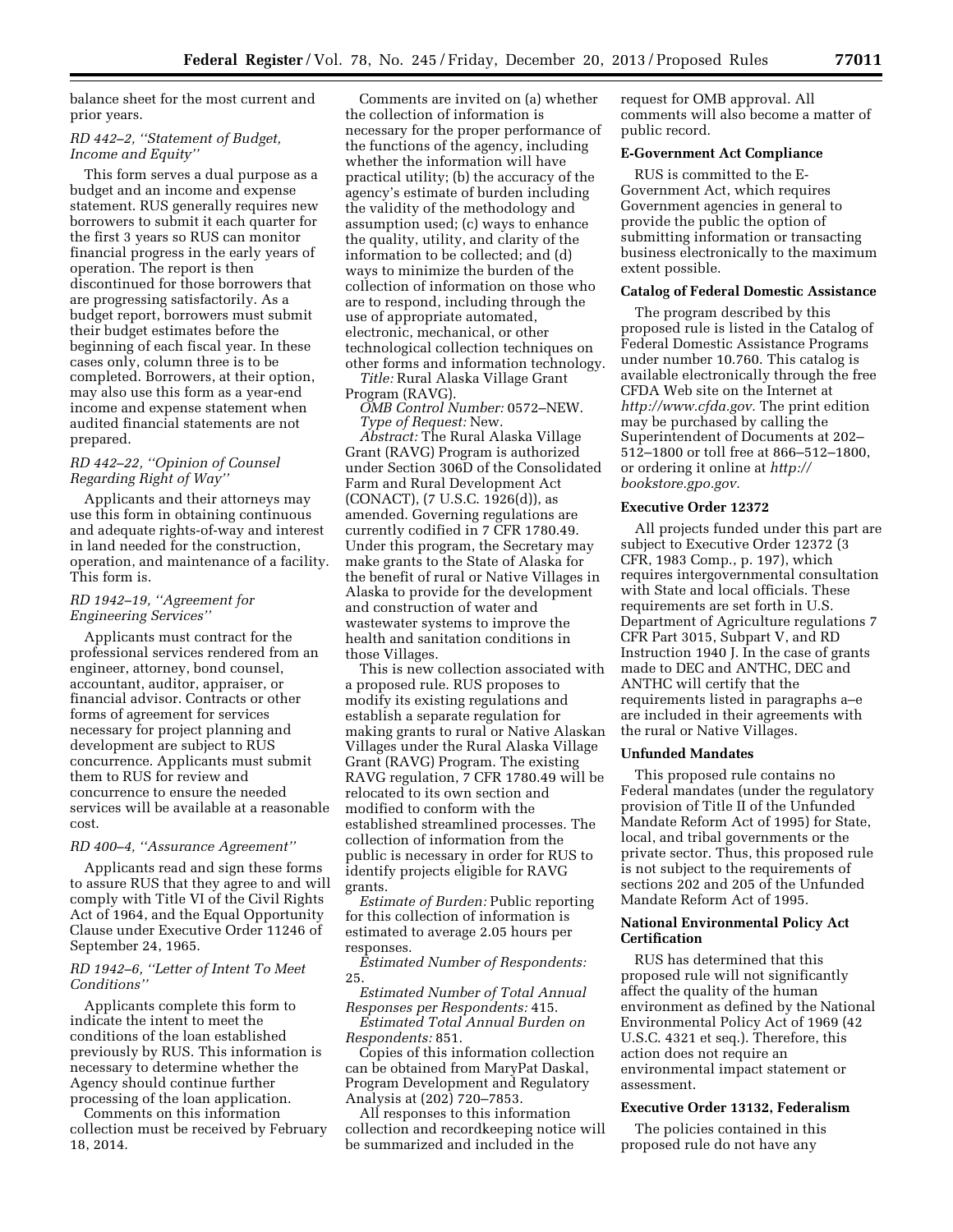substantial direct effect on states, on the relationship between the national government and the states, or on the distribution of power and responsibilities among the various levels of government. Nor does this proposed rule impose substantial direct compliance costs on state and local governments. Therefore, consultation with the states is not required.

#### **Executive Order 13175**

Executive Order 13175 imposes requirements on RUS in the development of regulatory policies that have tribal implications or preempt tribal laws. RUS has determined that this proposed rule has a substantial direct effect on one or more Indian tribe(s) or on either the relationship or the distribution of powers and responsibilities between the Federal Government and Indian tribes. Therefore, in anticipation of the publication of this proposed rule, RUS focused its quarterly Tribal Consultation webinar and teleconference process during the summer of 2013 on the Rural Alaska Village Grant program. A preconsultation briefing was held on June 20, 2013 to provide a thorough briefing of the Rural Alaska Village Grant program and the regulatory changes under consideration. This was followed by a Tribal Consultation webinar and teleconference on July 17, 2013. Input received by RUS through the Tribal Consultation process will be considered alongside comments to the proposed rule and utilized in drafting the next iteration of this rule. If a Tribe has questions about the Tribal Consultation process please contact Rural Development's Native American Coordinator at (720) 544–2911 or *[AIAN@wdc.usda.gov.](mailto:AIAN@wdc.usda.gov)* 

## **Background**

The Rural Utilities Service, a Rural Development agency of the United States Department of Agriculture (RUS), works to improve the quality of life in rural America by providing investment capital, in the form of loans, loan guarantees, grants and technical assistance for the deployment of rural telecommunications, broadband, electric, water and environmental infrastructure. RUS loans, loan guarantee and grant programs act as a catalyst for economic and community development. By financing improvements to rural electric, water and waste, and telecommunications and broadband infrastructure, RUS plays a significant role in improving other measures of quality of life in rural America, including public health and safety, environmental protection,

conservation, and cultural and historic preservation.

#### **Statutory Authorization**

The Rural Alaska Village Grant (RAVG) Program is authorized under Section 306D of the Consolidated Farm and Rural Development Act (CONACT), (7 U.S.C. 1926(d)), as amended. Governing regulations are currently codified in 7 CFR 1780. Under this program, the Secretary may make grants to the State of Alaska for the benefit of rural or Native Villages in Alaska to provide for the development and construction of water and wastewater systems to improve the health and sanitation conditions in those Villages. To be eligible to receive a grant under the RAVG program, the project must provide 25 percent in matching funds from the State of Alaska. The matching funds must come from non-Federal sources. The Secretary shall consult with the State of Alaska on a method of prioritizing the allocation of grants according to the needs of, and relative health and sanitation conditions in, each village. Not more than 2 percent of the amount made available for a fiscal year may be used by the State of Alaska for training and technical assistance programs relating to the operation and management of water and waste disposal services in rural and Native Villages. Appropriated funds shall be available until expended.

The U.S. Department of Health and Human Services, Indian Health Service (IHS) is authorized to construct sanitation and water supply facilities for native villages, and to enter into agreements and arrangements with public agencies, non-profit organizations and the native villages to be served in furtherance of such projects, pursuant to Public Law 86– 121, 42 U.S.C. Sec. 2004a.

ANTHC is authorized to provide statewide health services, including the construction of sanitation and water supply facilities, to Native beneficiaries in Alaska pursuant to Public Law 105– 83, Sec. 325(a).

The Village Safe Water program is authorized under the Village Safe Water Act, Alaska Statute Title 46, Chapter 7 (AS 46.07), as amended.

#### **RAVG History**

The State of Alaska recognized the need for adequate water and sewer systems through the passage of the Village Safe Water Act in 1970. The purpose of the Village Safe Water (VSW) program was to ''establish a program designed to provide safe water and hygienic disposal facilities in the State of Alaska.'' There are several sources of

grant funding that support water and waste projects in rural Alaska communities. The VSW program receives funding support from four primary sources: The USDA, the Environmental Protection Agency (EPA), the Department of Health and Human Services' Indian Health Services (IHS), and the State of Alaska. The RAVG program is administered by the Rural Development State Office. In recent years, Congressional set-asides have been provided to assist three groups of rural Americans who have great needs in improving their access to clean water. Alaska Natives through the RAVG program is one of those three groups. Through the RAVG set-aside, up to \$25 million a year has been provided since fiscal year (FY) 2006 to help the Alaska VSW program fund projects designed to improve public health and provide clean, safe drinking water in rural areas. The RAVG program is currently administered under 7 CFR 1780.49 and is designed to provide up to 75 percent grant funding to rural Alaskan Villages that are trying to address a dire sanitation problem. Applicants must: (1) Be a rural Alaska community that meets the definition of a village under Alaska law and whose population is 10,000 inhabitants or less; (2) have a median household income not exceeding 110 percent of the State nonmetropolitan median household income; and (3) obtain 25 percent of the project costs from State of Alaska or local contributions. When the State provides the 25 percent matching funds, it must come from nonfederal sources. If the State contributes to the project development costs, the project does not have to meet the construction requirements contained in 7 CFR part 1780.

The RAVG program is coordinated with the Alaska Department of Environmental Conservation (DEC) that administers the VSW program, IHS, EPA, and Rural Utilities Service. Grants are awarded according to the needs of and relative health and sanitation conditions in each village.

On June 15, 2011, Rural Development signed a Memorandum of Understanding (MOU) with federal and state partners in Alaska that streamlines policies and procedures for the RAVG Program. The MOU is the result of an initiative launched by USDA in April of 2010 to improve program delivery and ensure that critical water and waste services are provided to rural Alaskan Villages. The inter-agency collaboration has produced results throughout the streamlining initiative. Between Fiscal Year (FY) 2009 and FY 2012, 53 construction grants have been funded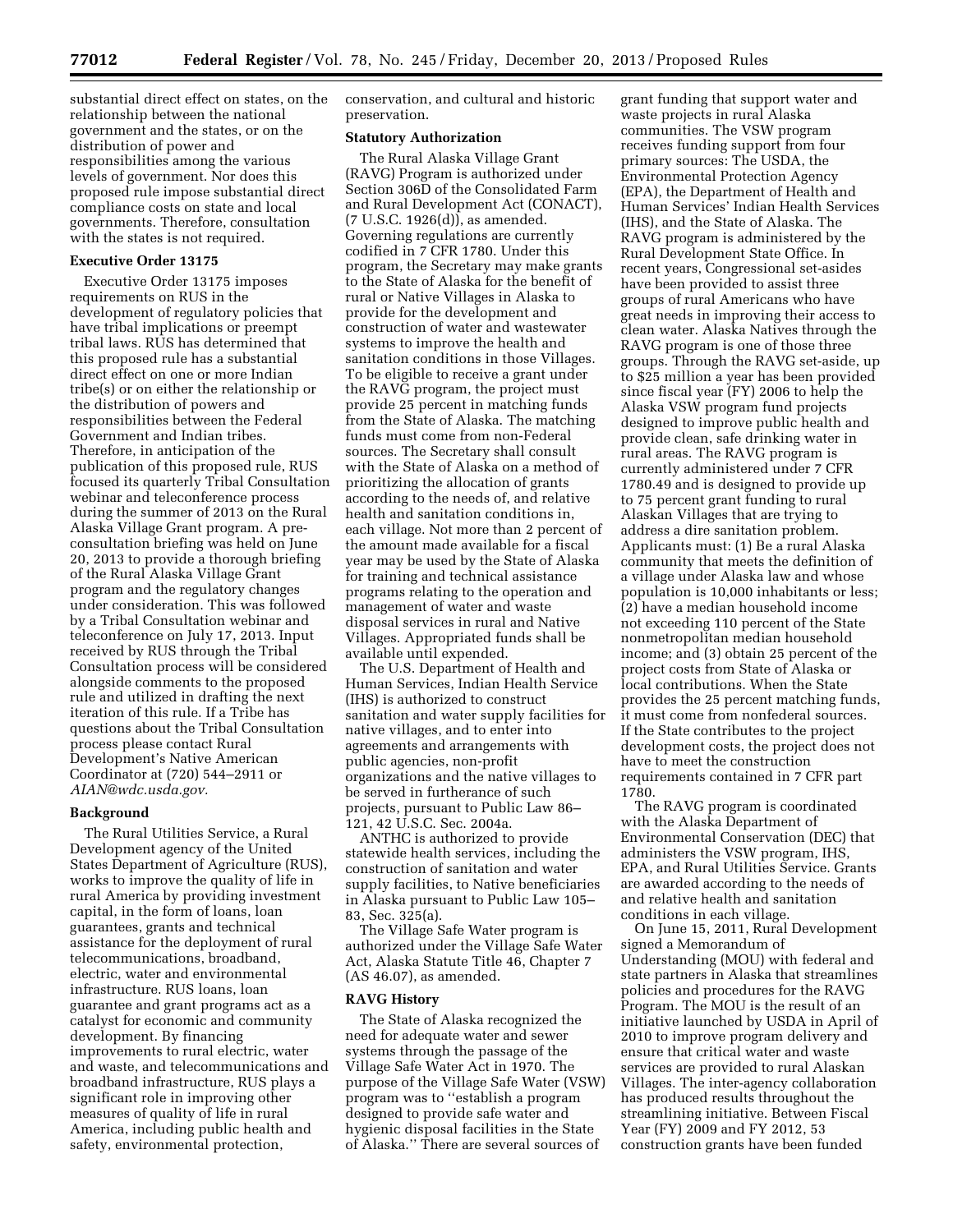providing service to 17,425 residents; 72 percent of the construction grants are complete or nearly complete and the remainders are underway. Also, between FY 2009 and FY 2012, 68 planning grants have been funded; 76 percent of the planning grants are complete or nearly complete and the remainders are underway. In FY 2013, an additional 8 construction grants and 2 planning grants were awarded and will begin in the latter part of FY 2014. The total amount of cost overruns incurred since FY 2009 is \$4,132,391.

The goals of the MOU are to streamline the grant process, better align the regulations to the statute, and improve accountability within the program; all of which would ultimately address the dire sanitary conditions in Rural Alaskan Villages more effectively. Major changes to the existing process included:

(a) Revised application review. RAVG applications were processed pursuant to 7 CFR part 1780 which also covers the process for the direct loan and grant program. According to 7 U.S.C. 1926d, it is clear that this program is intended to be a grant program. Under the MOU, the twenty-five (25) percent match funding from the state of Alaska serves as applicant contribution and the Sanitary Deficiency System (SDS) categorization of the projects serves as the indicator of need for the project. Also, because this is a grant program, the credit elsewhere requirements in 7 CFR part 1780 and in Section 333(1)(A) of the Consolidated Farm and Rural Development Act (CONACT) do not apply.

(b) An updated two-stage funding process. A two-stage funding process was implemented where applications for planning grants are submitted in the first stage to allow for development of preliminary engineering reports (PER) and environmental reports (ER) related to proposed construction projects. Once the planning activities are completed, construction applications are entertained for those projects. Due to the dire conditions and unique economic conditions in rural Alaskan Villages, there are limited, or no, funds available from the applicant to complete the application process. Under the MOU, applications for construction are filed after the planning grant is completed. As a result, the projects are well planned and RUS is able to fund projects with a high level of confidence. The result is the elimination of future cost overruns and incomplete projects that were experienced prior to the MOU.

(c) Bundled applications. Under the MOU, DEC and ANTHC are permitted to bundle applications and seek funding

for multiple construction projects in multiple villages within a single application. The single application is called the master application. DEC and ANTHC are responsible for managing the projects and accounting for funds associated with every project under the master application. Although RUS obligates funds for multiple projects in a single obligation, measures are included in the MOU process to avoid issues previously experienced with the RAVG program and to account for funding as identified in the 2010 Office of the Inspector General (OIG) report. To address concerns raised by OIG in their audit, the following measures were implemented:

(a) Standardized construction information. A PER is required for each construction project proposed within a single application.

(b) Funds are designated within the master obligation for specific projects. Funds cannot be transferred from one project to another.

(c) Excess funds on projects are required to be returned to RUS. These funds are then returned to the RAVG funding account and used for other projects. This allows the RUS to extend the reach of the program and ensure that funds are used only for the purposes specified.

(d) Specific reporting requirements for DEC and ANTHC were also established in the MOU. These allow RUS to effectively account for funds and track the progress on projects funded.

(e) Streamlined environmental process. IHS has been designated as the lead agency for the environmental process because they have specialized expertise in this area and a local presence. For projects administered by ANTHC, IHS will be the lead agency for the environmental review process and required determinations applicable to various environmental laws and regulations. The ANTHC shall notify the funding agencies and the IHS if a change in the project or project's scope occurs which could change environmental determinations or could adversely impact the environment. The IHS shall bear no mitigation costs as it is not a funding agency for projects under the MOU. The environmental review process established in the MOU will result in a more streamlined review process minimizing duplication of efforts and provide clarity to roles and responsibilities of all concerned parties.

(f) Appointment of a dedicated program coordinator. Finally, to ensure success of the new process, RUS appointed a RAVG Program Coordinator who is solely dedicated to RAVG program delivery.

Ultimately the MOU has achieved the goal of streamlining the RAVG process. The program is working well under the MOU. Applications are being filed by ANTHC and DEC on behalf of villages. Those applications are being processed in a timely manner by RUS, and the State of Alaska continues to provide a 25 percent match of funds to projects. Most importantly, the construction of projects is occurring as proposed and the quality of life is improving in rural Alaskan Villages. The following are two examples of how the process adopted under the MOU is achieving program results:

(1) Lower Kalskag, Alaska (Funding amount: \$6,879,155). The thought of having to haul a honey bucket, in winter temperatures that drop to  $-55$  °F, is an unpleasant scenario. For some residents in the community of Lower Kalskag, and other rural Alaskan communities, this is a reality. The community of Lower Kalskag, Alaska is remotely located 350 miles west of Anchorage in a persistent poverty area. This small community has a population of around 280, and roughly 50 percent of its homes still lack adequate sanitation systems. The lack of adequate sanitation services is a dire health and safety issue faced daily by residents of this small, remote community. In those households, the individual residents must haul their waste from their homes in honey buckets (five gallon buckets), regardless of the temperature outside. The community of Lower Kalskag provides a glimpse of the progress and success of the MOU that was executed by RUS and its partners on June 15, 2011. Those partners, including the ANTHC, State of Alaska's Village Safe Water Program, and IHS, are essential in helping to provide rural Alaskan communities with safe and healthy sanitation systems. Under the MOU, a phased approach is being utilized to successfully get projects moving through to the construction phase. It is through that phased approach the community of Lower Kalskag has received service from the RAVG program. In Fiscal Year (FY) 2010, the community of Lower Kalskag received a grant from the RAVG program in the amount of \$869,193 to design proposed utility improvements. The design was finalized in early 2012 and allowed the ANTHC, on behalf of Lower Kalskag, to apply for a construction grant. In FY 2012, RUS awarded a construction grant in the amount of \$6,879,155 to construct wastewater improvements that will serve 34 homes. Due to the phased approach, construction is anticipated to be underway by the spring of 2014. The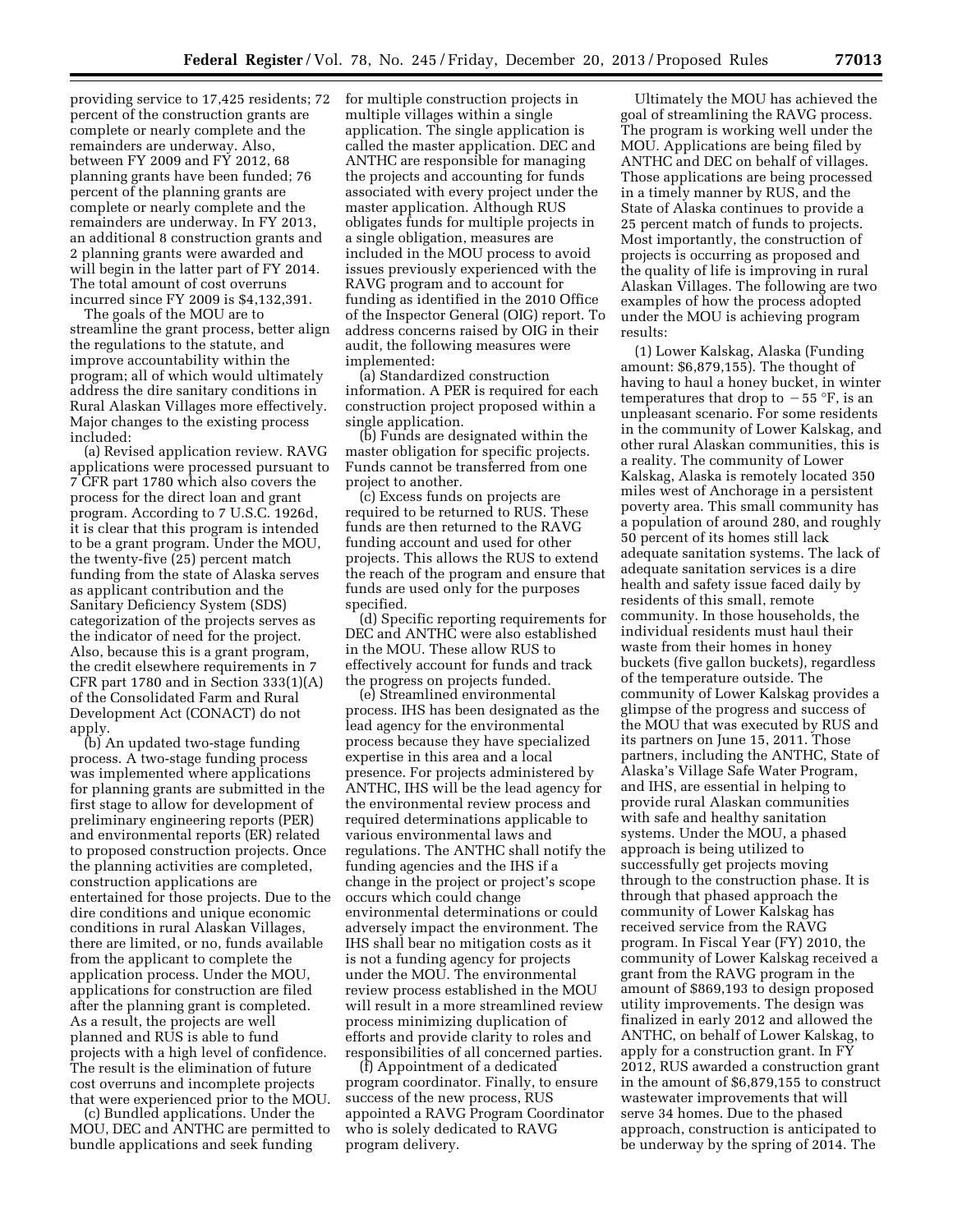**77014 Federal Register** / Vol. 78, No. 245 / Friday, December 20, 2013 / Proposed Rules

effort to retire the use of honey buckets in this community, and other rural Alaskan communities, is no small feat. The result of those efforts and the grants provided by the RUS's RAVG program will help improve the health and safety of community members for generations to come.

(2) Pitkas Point, Alaska (Funded as both a design planning grant and two construction grants). Most Americans take their supply of sanitary water and effective wastewater disposal for granted. Water as close as the nearest faucet and easy access to restrooms is often taken for granted. Residents of Pitkas Point had to deal with unhealthy water and wastewater conditions that were staggering. They were in dire need of a water supply, water treatment facilities and wastewater treatment and collection facilities. Drinking water was hauled from local watering points, which did not meet safe drinking water standards. Wastewater was hauled in honey buckets along the same route children played on and where they traveled to and from school. RAVG assistance included a preplanning and development grant in FY 2009 in the amount of \$378,966 to design water distribution mains and sewer collection mains; and two construction grants were awarded in FY 2010 in the amount of \$6,891,750 and \$2,214,769 to construct core sanitation facilities and a piped water and wastewater system. The project became fully operational on September 8, 2011. Funding for this critical infrastructure project made it possible for the Pitkas Point community to construct a variety of basic water and waste needs for this rural community.

### **Purpose of This Proposed Rule**

The purpose of this proposed rule is to solicit comments on proposed modifications to the current RAVG regulation. Specifically, the modifications include:

(1) Move regulation requirements from inclusion in 7 CFR part 1780, to new part 7 CFR part 1784;

(2) Elimination of the RAVG regulatory language currently located in 7 CFR part 1780; and

(3) Key streamlining measures which include:

(a) Revised application review so the evaluation process is based on need for grant only;

(b) A new application process that allows the state of Alaska to bundle applications from multiple villages into a single master application;

(c) Improved reporting and tracking measures to ensure accountability of funds and completion of projects in a timely fashion; and

(d) Establishing a single lead responsible for facilitating each applicable agencies' environmental and historic preservation review requirements for all projects.

### **Request for Comments**

RUS invites interested parties including, but not limited to, Tribes, Rural or Native Villages in Alaska, Alaska Native Regional and Village Corporations, financial and lending institutions, trade associations, consumer groups and individuals to provide any information or analyses they believe to be relevant to the issues discussed in this proposed rule and to the implementation of the grant program. RUS is proposing to codify the process developed under the MOU and establish rules for the RAVG program under the new part 7 CFR part 1784. The proposed regulation includes all of the streamlined approaches and accountability measures from the MOU. RUS seeks comment on these changes.

## **List of Subjects**

Agriculture, Community development, Community facilities, Reporting and recordkeeping requirements, Rural areas, Sewage disposal, Waste treatment and disposal, Water pollution control, Water supply, Watersheds.

For the reasons set forth in the preamble, RUS proposes to amend 7 CFR chapter XVII of Title 7 of the Code of Federal Regulations by adding a new part 1784 to read as follows:

## **PART 1784—RURAL ALASKAN VILLAGE GRANTS**

#### **Subpart A—General Provisions**

Sec. 1784.1 Purpose. 1784.2 Definitions.

- 1784.3 Objective.
- 1784.4–1784.7 [Reserved]

## **Subpart B—Grant Requirements**

- 1784.8 Eligibility.
- 1784.9 Grant Amount.
- 1784.10 Eligible Grant Purposes.
- 1784.11 Restrictions.
- 1784.12–1784.15 [Reserved]

## **Subpart C—Application Processing**

1784.16 Application for Master Plan grant. 1784.17 Application for Pre-development grants.

- 1784.18 Application for Construction grants.
- 1784.19 Applications accepted from DEC or ANTHC.
- 1784.20 Other forms and certifications.
- 1784.21 Other requirements.
- 1784.22 Lead Agency Environmental Review.
- 1784.23–1784.25 [Reserved]

#### **Subpart D—Grant Processing**

- 1784.26 Planning, Development and Procurement.
- 1784.27 Grant closing and Disbursement of funds.
- 1784.28 Grantee Accounting Methods,
- Management Reporting and Audits. 1784.29 Grant Servicing and
- Accountability.
- 1784.30 Subsequent grants.
- 1784.31 Exception Authority.
- 1784.32–1784.34 [Reserved]

#### **Subpart E—Design, Bidding, Contracting, Constructing, and Inspections**

1784.35 General.

- 1784.36 Procurement by Applicants Eligible Under 1784.8(a)(2) and (3).
- 1784.37 Procurement by Applicants Eligible Under 1784.8(a)(1).
- 1784.38–1784.99 [Reserved]

**Authority:** 7 U.S.C. 1926d.

#### **Subpart A.—General Provisions**

#### **§ 1784.1 Purpose.**

This part sets forth the policies and procedures that will apply when the Rural Utilities Service (RUS) makes grants under the Rural Alaska Village Grant (RAVG) program to rural or Native Villages in Alaska. The grants will be provided directly to a rural or native village or jointly with either The State of Alaska, Department of Environmental Conservation (DEC) or The Alaska Native Tribal Health Consortium (ANTHC) for the benefit of rural or native villages in Alaska.

# **§ 1784.2 Definitions.**

The following definitions apply to subparts A through E of this part.

*ANTHC* means the Alaska Native Tribal Health Consortium.

*CONACT* means the Consolidated Farm and Rural Development Act.

*DEC* means the State of Alaska, Department of Environmental

Conservation.

*Dire sanitation conditions* means: (1) Recurring instances of a

waterborne communicable disease have been documented; or

(2) No community-wide water and sewer system exists and individual residents must haul water to or human waste from their homes and/or use pit privies; or (3) An appropriate regulatory Agency of the State of Alaska determines that an imminent threat of a waterborne communicable disease is present.

*Grant recipient* means an applicant that has been awarded a Rural Alaskan Village Grant under this part.

*IHS* means the United States Department of Health and Human Services, Indian Health Service.

*RAVG* means Rural Alaskan Village Grant, a grant awarded by RUS, DEC,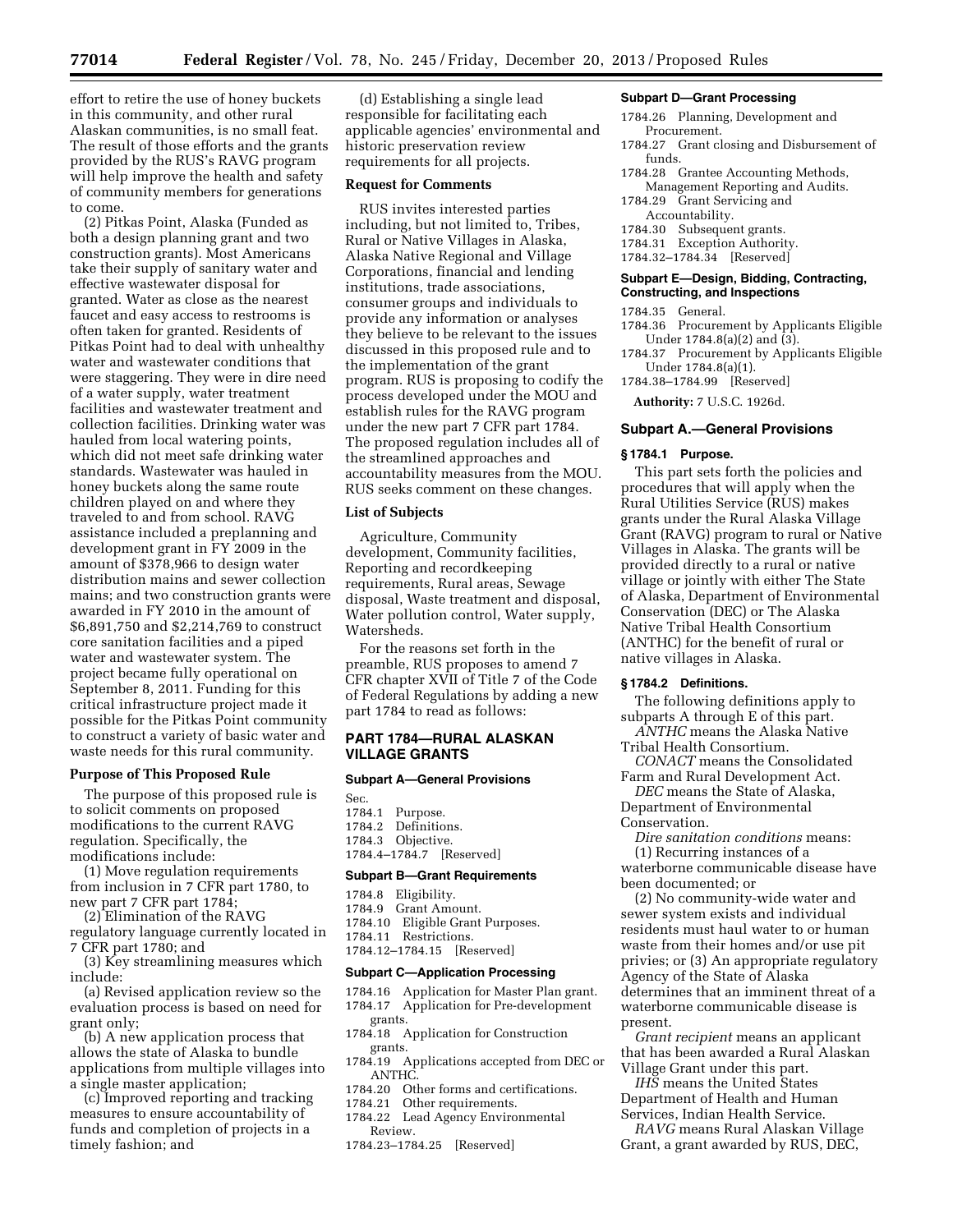and/or ANTHC to a grant recipient under this part.

*Rural or Native Villages in Alaska*  means a rural community or Native village in Alaska which meets the definition of a village under State statutes and does not have a population in excess of 10,000 inhabitants, according to the U.S. Census American Community Survey.

*RD* means Rural Development, a federal agency mission area delivering the United States Department of Agriculture's programs to rural communities.

*Recipient community* means a community that has been awarded a grant under this part.

*RUS* means the Rural Utilities Service, a federal agency delivering the United States Department of Agriculture's rural utilities programs.

*Short-lived assets* means repair and replacement items expended each year that are not included in the annual Operational and Maintenance expenses as annual repair and maintenance.

*Statewide nonmetropolitan median household income (SNMHI)* means the median household income of the State's nonmetropolitan counties and portions of metropolitan counties outside of cities, towns or places of 50,000 or more population.

*USDA* means the United States Department of Agriculture.

*VSW* means Village Safe Water Program authorized under the Village Safe Water Act, Alaska Statute Title 46, Chapter 7 (AS 46.07).

#### **§ 1784.3 Objective.**

The objective of the RAVG Program is to assist the residents of rural or Native Villages in Alaska to provide for the development and construction of water and wastewater systems to improve the health and sanitation conditions in those Villages through removal of dire sanitation conditions.

# **§ 1784.4–1784.7 [Reserved]**

## **Subpart B—Grant Requirements**

### **§ 1784.8 Eligibility.**

(a) Grants may be made to the following eligible applicants:

(1) A rural or native village in Alaska; and/or

(2) DEC on behalf of one or more rural or native villages in Alaska; or

(3) ANTHC on behalf of one or more rural or native villages in Alaska.

(b) Grants made to DEC or ANTHC may be obligated through a master letter of conditions for more than one rural or native village in Alaska; however, DEC or ANTHC together with each individual rural or native village

beneficiary shall execute a grant agreement on a project by project basis. Expenditures for projects will be based on specific scope and be requested on a project by project basis.

(c) For grants proposed to be administered directly by a community, the responsibility to meet the requirements outlined in this part will be met by the community. RUS will be the lead agency on direct administration projects.

(d) The median household income of the rural or native village cannot exceed 110 percent of the statewide nonmetropolitan household income, according to US Census American Community Survey. Alaska census communities considered to be high cost isolated areas or ''off the road systems'' (i.e. communities that cannot be accessed by roads) may utilize up to 150 percent of SNMHI.

(e) A dire sanitation condition as defined in § 1784.2 must exist in the village served by the proposed project. For those projects identified under (1) and (3) of the dire sanitation definition, a notice of violation, consent order or other enforcement action from the appropriate regulatory agency must be provided to document the dire sanitation condition.

(f) In order for an eligible applicant to receive a grant under the Rural Alaska Village Grant program, the State of Alaska shall provide 25 percent in matching funds from non-Federal sources.

(g) In processing grants through DEC and ANTHC, a public meeting must be held to inform the general public regarding the development of any proposed project. Documentation of the public meeting must be received with construction applications.

(1) A notice of intent must be published in a newspaper of general circulation in the proposed area to be served.

(2) For projects where there are no newspapers of general circulation, a posting of the notice in a community building (post office, washeteria, clinic, etc.) frequented by village residents may be used to meet the requirement. This alternative form of notice has been authorized by the RUS Administrator.

## **§ 1784.9 Grant Amount.**

Grants will be made for up to 75 percent of the project development and/ or construction costs. Pursuant to Section 306 D of the CONACT, the State of Alaska shall provide 25 percent in matching funds from non-Federal sources.

#### **§ 1784.10 Eligible Grant Purposes.**

Grant funds may be used for the following purposes:

(a) To pay reasonable costs associated with providing potable water or waste disposal services to residents of rural or native villages in Alaska.

(b) To pay reasonable costs associated with the use of a recipient community's equipment during construction. (i.e. maintenance, minor repairs, and operational costs). A cost accounting system that is accurate to track expenses must be in place. Use of ANTHC or State of Alaska equipment fleet rental costs will also be eligible. RUS concurrence in the allocation method is required.

(1) Reasonable costs include construction, master planning, predevelopment costs (including engineering, design, and rights-of-way establishment), and technical assistance as further defined below:

(i) Master planning. Grants can be made specifically for Master planning costs associated with the prioritization process.

(ii) Pre-Development. Grants can be made for pre-development costs such as preliminary engineering, environmental, application development, review and establishment of rights-of-way and easement, and full construction design for up to \$1,000,000 for each eligible village. Prior to approving additional pre-development costs, a preliminary engineering report (PER) and/or approved PER like document, such as the Cooperative Project Agreement and supplemental documents from ANTHC and an environmental report shall be reviewed and concurred by RUS, DEC, ANTHC, and IHS.

(iii) Training and Technical Assistance. Not more than 2 percent of the funding made available each fiscal year may be used by the State of Alaska for training and technical assistance programs relating to the operation and management of water and waste disposal services in rural and native villages. Grants for this purpose will be processed in accordance with 7 CFR Part 1775.

(c) Individual Installations: (1) Individual service installation relates to residential homes only and does not include public facilities and/or commercial facilities. The only exception to serving a public facility is when the facility is necessary for the successful operation and maintenance of the water or sanitation system (i.e. the facility utilized for accepting utility payments and/or holding public meetings on the utility system).

(2) Individual home installations, including wells, septic system, flush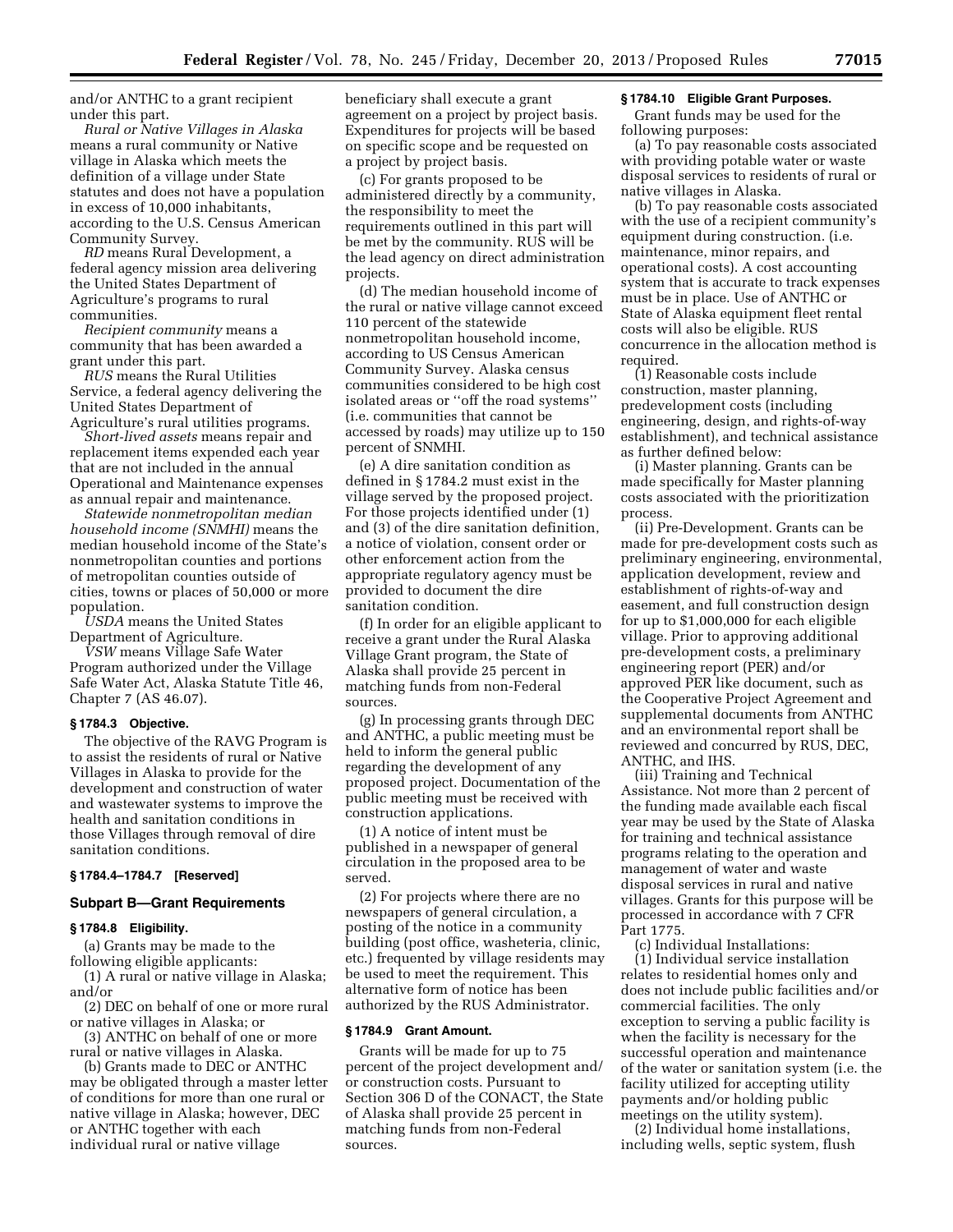tank & haul, in-house plumbing, etc., may be provided. The following guidelines must be followed for individual installations. A certification will be required with the application that provides documentation of the following:

(i) The residents are unable to afford to make the improvements on their own.

(ii) An agreement outlining the installation, operation, and maintenance of facilities must be in place.

(iii) An adequate method for denying service in the event of non-payment of user fees.

(iv) All residents of the community are treated equally.

(v) The improvements provided are reasonable and modest.

(vi) Legal authority (i.e. easements) is obtained to construct these improvements.

(vii) Documentation must be provided to RUS indicating the quantity and quality of the individual installations that may be developed; cost effectiveness of the individual facility compared with initial and long term user costs on a central system; health and pollution problems attributable to individual facilities; operational or management problems peculiar to individual installations; and permit of regulatory agency requirements.

### **§ 1784.11 Restrictions.**

Grant funds may *not* be used to:

(a) Pay any annual recurring costs that are considered to be operational expenses of a facility.

(b) Pay basic/rental fee or depreciation for the use of the recipient community's equipment.

(c) Purchase existing systems.

(d) Pay for items not associated with Rural Utilities Service's approved scope of work. This includes projects developed from other funding sources.

## **§ 1784.12–1784.15 [Reserved]**

## **Subpart C—Application Processing**

## **§ 1784.16 Application for master plan grant.**

(a) DEC and ANTHC utilize the National Indian Health Service, Sanitation Deficiency System (SDS) database as a comprehensive source of rural sanitation needs in Alaska. The database provides an inventory of the sanitation deficiencies including water, sewer, and solid waste facilities for existing homes. The sanitation deficiencies data is updated annually by DEC and ANTHC in consultation with the respective rural or native villages. The SDS database is utilized under the RAVG program to help prioritize

applications under the Village Safe Water Program.

(b) In order to be considered for funding, projects must be included in a sanitation facility Master Plan for the community which has been approved by DEC or ANTHC and RUS.

(c) Entities identified in § 1784.8 of this part may submit a completed Standard Form 424 to apply for funding to establish a Master Plan for a rural or Native village.

# **§ 1784.17 Application for pre-development grants.**

(a) A prioritized list of projects will be developed each year by RUS, DEC, and ANTHC applying prioritization criteria to the sanitation needs database. Prioritization criteria established by the RUS, DEC, ANTHC, and IHS will be based, at a minimum, on relative health impacts, drinking water and wastewater regulatory requirements, the sanitation conditions in each community and project readiness. The Village Safe Water Program process and associated prioritization criteria will be used to prioritize projects and place them on a priority list. The process will be reviewed and approved by RUS, DEC, ANTHC, and IHS. Projects will be funded from the priority list as they meet established planning, design, and construction requirements, subject to available funding.

(b) Funding for pre-development grants will be allocated by USDA, DEC, and ANTHC according to the prioritized list.

(c) Entities identified in § 1784.8 of this part may submit a completed Standard Form 424 to apply for funding for pre-development costs. Predevelopment costs are described in § 1784.10 (b)(2)(ii) of this part.

(d) Projects submitted for design only under the pre-development grants, must have RUS approval of the master plan prior to consideration for funding.

## **§ 1784.18 Application for construction grants.**

(a) Funding for construction grants will be allocated annually by USDA, DEC, and ANTHC according to the prioritization list described in § 1784.17(a) of this part.

(b) An application for a construction grant shall include:

(1) Completed Standard Form 424, Standard Form 424C and Standard Form 424D. Current versions of these forms may be found at Grants.gov.

(2) Preliminary Engineering Report, Environmental Report, or approved PER like document, including ANTHC's Cooperative Project Agreement and associated supplemental attachments;

(3) Population and median household income of the area to be served;

(4) Description of the project; and

(5) Approved business plan, including resolution adopting the plan, for the recipient community. The business plan will outline the proposed operation and management costs, rate structures, short-lived asset schedule and associated materials.

## **§ 1784.19 Applications from DEC or ANTHC.**

(a) In cases where applications are accepted from DEC or ANTHC, one master application may be submitted covering all rural or native villages to be funded, however, each individual project will be broken out and (for construction grants) each will require its own PER, or PER like document and Environmental Report.

(b) They will be processed as separate projects with individual grant agreements, as appropriate.

(c) Expenditures for projects will be based on specific scope and be requested on a project by project basis.

(d) Funding amounts, as indicated in each grant agreement and letter of conditions, will be for the approved scope of work.

## **§ 1784.20 Other forms and certifications.**

(a) Referenced bulletins, instructions and forms are for use in administering grants made under this part and are available from any USDA/Rural Development office or the Rural Utilities Service, United States Department of Agriculture, Washington, DC 20250– 1500.

(b) Applicants will be required to submit the following items to the processing office, upon notification from the processing office to proceed with further development of the full application:

(1) Form RD 400–1, Equal Opportunity Agreement;

(2) Form RD 400–4, Assurance Agreement;

(3) Form AD 1047, Certification Regarding Debarment, Suspension and other Responsibility Matters;

(4) Form AD 1048, Certification Regarding Debarment, Suspension, Ineligibility and Voluntary Exclusion— Lower Tier Covered Transactions;

(5) Form AD 1049, Certification regarding Drug-Free Workplace Requirements (Grants) Alternative I for Grantees Other Than Individuals;

(6) RUS Form 266, Compliance Assurance form—Civil Rights Compliance;

(7) Standard Form LLL, Disclosure of Lobbying Activities;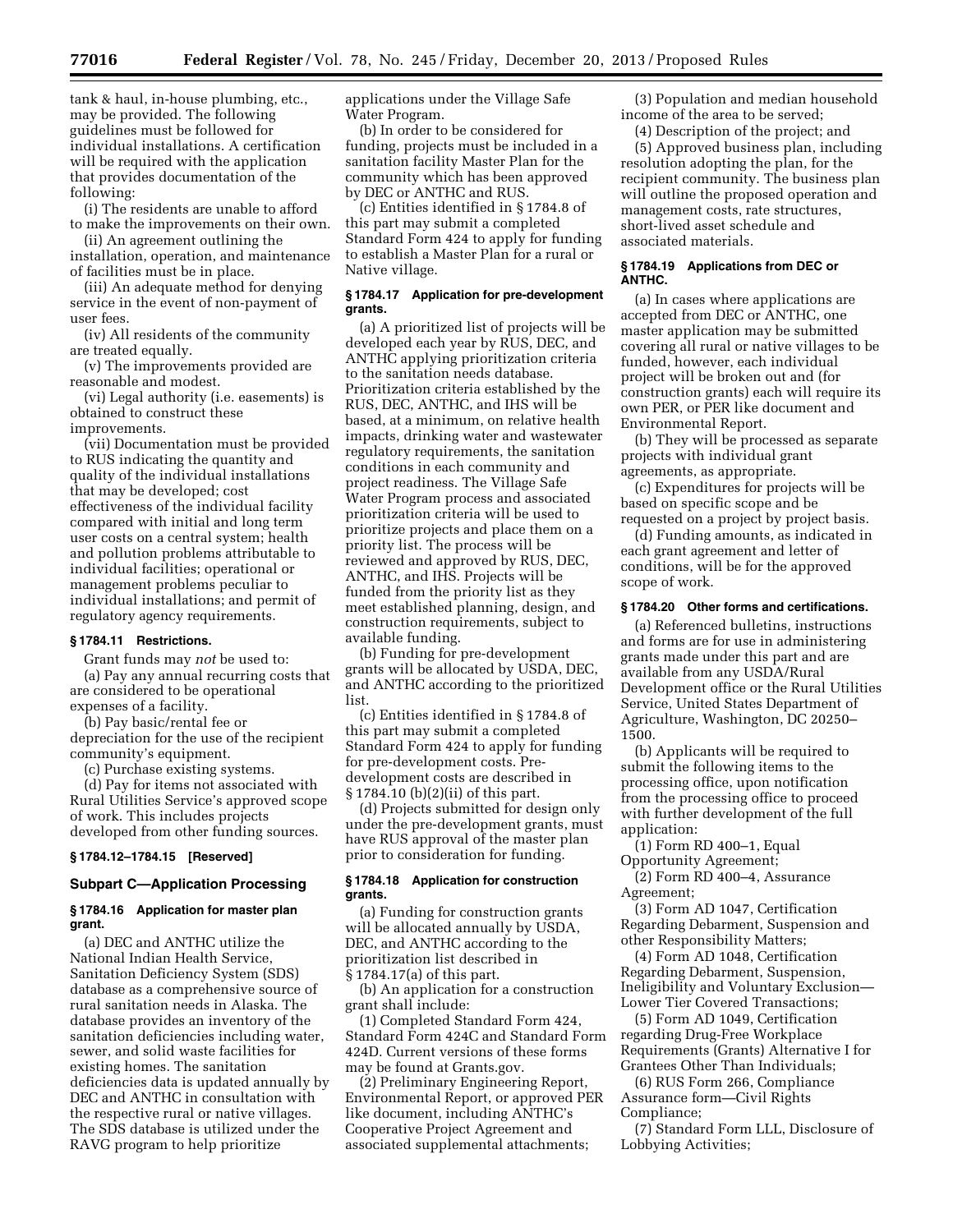(8) RD Instruction 1940–Q, Exhibit A– 1, Certifications for Contracts, Grants, and Loans (Regarding Lobbying); and

(9) Certification regarding prohibited tying arrangements. Applicants that provide electric service must provide the Agency a certification that they will not require users of a water or waste facility financed under this part to accept electric service as a condition of receiving assistance.

(c) In the case of grants made to DEC and ANTHC, DEC and ANTHC will certify that the above requirements are included in their agreements with the Villages. The certification and forms listed above must be provided from DEC and ANTHC on an annual basis for utilization in proposed applications.

(d) When favorable action is not taken on an application, the applicant will be notified in writing by the Rural Development State Program Official of the reasons why the request was not favorably considered. Notification to the applicant will state that a review of this decision by the Agency may be requested by the applicant in accordance with 7 CFR Part 11.

(e) When favorable action is taken on an application, the applicant will be notified by a letter which establishes conditions that must be understood and agreed to before further consideration may be given to the application. In cases where a master application is submitted by DEC or ANTHC, the letter of conditions will include all projects, and their funding amounts, included in the master application on which favorable action will be taken. The letter of conditions does not constitute loan and/ or grant approval, nor does it ensure that funds are or will be available for the project. The grant will be considered approved on the date a signed copy of Form RD 1940–1, Request for Obligation of Funds, is mailed to the applicant.

#### **§ 1784.21 Other requirements.**

Other Federal statutes and regulations are applicable to grants awarded under this part. These include but are not limited to:

(a) 7 CFR part 1, subpart A—USDA implementation of Freedom of Information Act.

(b) 7 CFR part 3—USDA

implementation of OMB Circular No. A– 129 regarding debt collection.

(c) 7 CFR part 15, subpart A—USDA implementation of Title VI of the Civil Rights Act of 1964, as amended.

(d) 7 CFR part 1794, RUS Implementation of the National

Environmental Policy Act. (e) 7 CFR part 1901, subpart E—Civil

Rights Compliance Requirements.

(f) 7 CFR part 3015—Uniform Federal Assistance Regulations.

(g) 7 CFR part 3016—USDA Implementation of OMB Circular Nos. A–102 and A–97, Uniform Administrative Requirements for Grants and Cooperative Agreements to State and Local Governments.

(h) 7 CFR part 3018—Restrictions on Lobbying, prohibiting the use of appropriated funds to influence Congress or a Federal agency in connection with the making of any Federal grant and other Federal contracting and financial transactions.

(i) 7 CFR part 3019—USDA implementation of OMB Circular A– 110, Uniform Administrative Requirements for Grants and Agreements With Institutions of Higher Education, Hospitals, and Other Nonprofit Organizations.

(j) 7 CFR part 3021, as amended— Government-wide Debarment and Suspension (Non-procurement); Government-wide Requirements for Drug-Free Workplace (Grants), implementing Executive Order 12549 on debarment and suspension and the Drug-Free Workplace Act of 1988 (41 U.S.C. 701).

(k) 7 CFR part 3052—USDA implementation of OMB Circular No. A– 133 regarding audits of institutions of higher education and other nonprofit institutions.

(l) 29 U.S.C. 794, section 504— Rehabilitation Act of 1973, and 7 CFR part 15B (USDA implementation of statute), prohibiting discrimination based upon physical or mental handicap in federally assisted programs.

(m) Floodplains. The agencies follow the eight-step decision-making process referenced in Section 2(a) of Executive Order 11988, Floodplain Management, when undertaking actions located in floodplains. Pursuant to E.O. 11988, the IHS uses a Class Review process to exclude certain actions from further review under the eight-step process. For all actions that do not qualify for IHS Class Review, the eight-step process shall be completed. All practicable measures to minimize development in floodplains and reduce the risk of human safety, health, and welfare shall be followed, including elevating a new water or wastewater facility at least one foot above the base flood elevation as determined by the Army Corp of Engineers or other qualified survey. If an area has been designated by the Federal Emergency Management Agency mapping, flood insurance shall be required for facilities located in flood plains. If a community is not participating in the National Flood

Insurance Program, this requirement does not apply.

(n) Project planning, including engineering and environmental reports, to the maximum extent feasible, must address all water and/or waste disposal needs for a community in a coordinated manner with other community development projects and take into consideration information presented in available community strategic and comprehensive plans. Any reports or designs completed with funds must be completed in accordance with sound engineering practices and USDA regulations, including environmental instruction 7 CFR Part 1794.

#### **§ 1784.22 Lead Agency Environmental Review.**

(a) The Agency designated as the lead agency for the purposes of this grant program, will fulfill and agree to be responsible for complying with lead agency requirements for:

(1) National Environmental Policy Act (NEPA) as outlined in 40 CFR 1501.5, Lead agencies;

(2) Section 106 review process as outlined in 36 CFR Part 800.2(a)(2) Lead Federal agency; and

(3) Section 7 of the Endangered Species Act as outlined in 50 CFR 402.07, Designation of lead agency.

(b) All environmental findings and determinations made by the lead agency represent those of the cooperating agencies and will be completed in accordance with the procedures outlined in this section.

(c) RUS will, to the extent possible and in accordance with 40 CFR 1506.2 and 7 CFR 1794.14, actively participate with DEC, IHS, and ANTHC to cooperatively or jointly prepare environmental documents so that one document will comply with all applicable laws.

(d) For projects administered by DEC and ANTHC, RUS agrees to participate as a cooperating agency in accordance with 40 CFR 1501.6 and 7 CFR 1794.14 and relies upon those agencies' procedures for implementing NEPA procedures as further described below.

(e) The lead agency will indicate that RUS is a cooperating agency in all NEPA-related notices published for the proposed action.

(f) A construction grant may not be approved until all environmental findings and determinations have been made according to the following:

(1) *Rural Development Lead Agency.*  If RUS is the lead agency the environmental review process, including all findings and determinations, will be completed in accordance with 7 CFR 1794.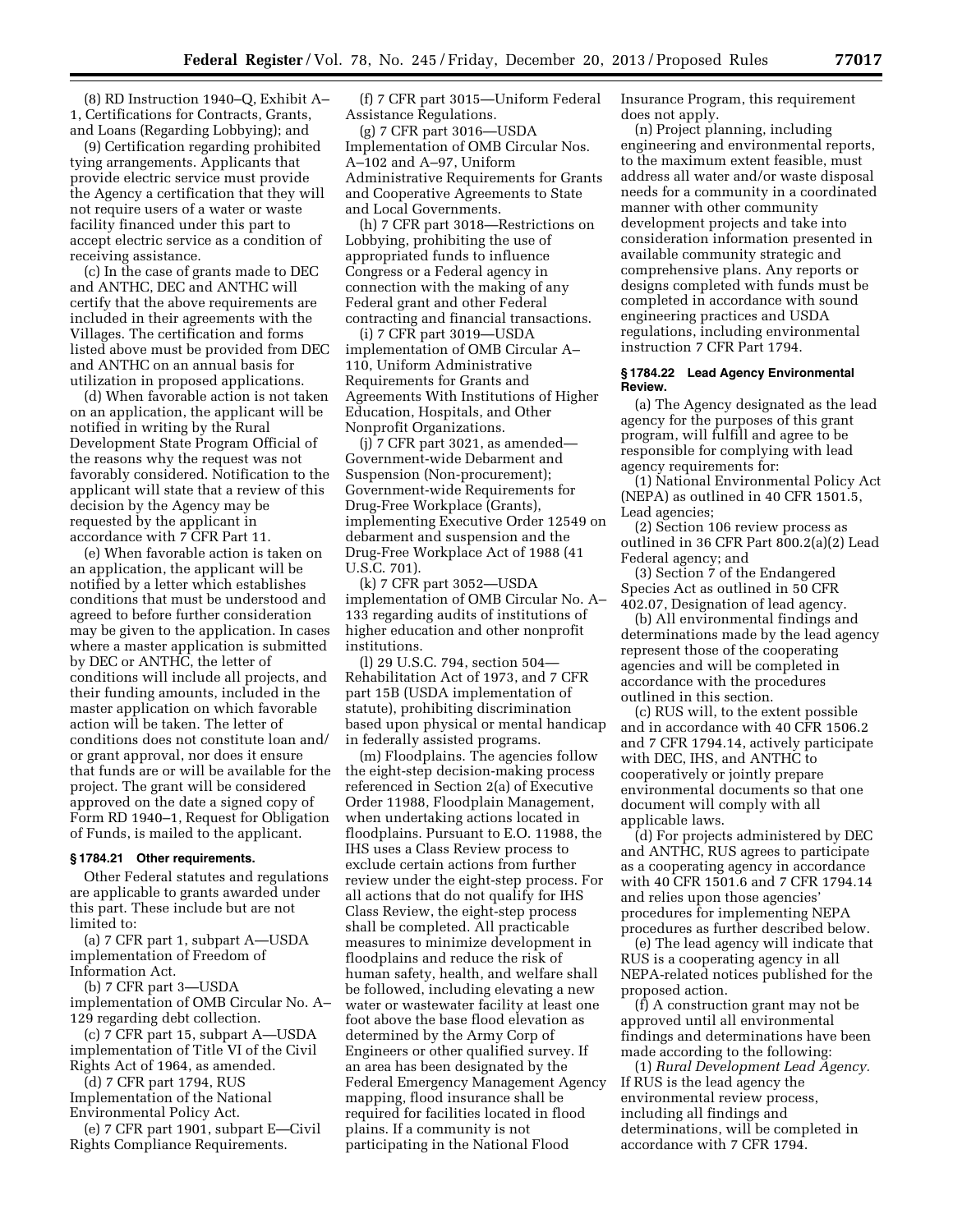(2) *DEC Lead Agency.* In the event DEC is the lead agency, the environmental review process, including all findings and determinations will be completed in accordance with the procedures outlined in the RAVG Environmental Review Process in this section 1784.22.

(3) *IHS Lead Agency.* For projects administered by ANTHC, IHS will be the lead agency for the environmental review process, including all findings and determinations. The environmental review process, including all findings and determinations will be completed in accordance with the Department of Health and Human Services policies and procedures in General Administration Manual, Part 30, the Council on Environmental Quality regulations at 40 CFR 1500–1508 and with procedures published by IHS in the **Federal Register** on March 22, 1993 at 58 FR15284. The ANTHC shall notify the funding agencies and the IHS if a change in the project or project scope occurs which could change any previously prepared environmental findings or determinations or could adversely impact the environment. In the event of an unanticipated discovery of a historic property or other environmental resource, the ANTHC shall stop construction activity in the area of the discovery and notify the appropriate authority and the IHS. Mitigation options resulting from unanticipated discoveries, including but not limited to changes in project scope or cancellation of the project will be evaluated by the funding agencies in collaboration with the ANTHC and IHS. If appropriate and necessary, mitigation plans will be negotiated and approved by all parties. When the funding agencies have approved a mitigation plan and IHS has reaffirmed its environmental review process, including all findings review and determinations, the ANTHC will be authorized to initiate the agreed to mitigation plan. The IHS shall bear no mitigation costs as it is not a funding agency for projects under 7 CFR part 1784.

(g) RUS will have an opportunity to review the IHS or DEC environmental review documents, including all findings and determinations to ensure consistency with this part and agency procedures. Where an Environmental Assessment (EA) or Environmental Impact Statement (EIS) is required by the lead agency's environmental policies and procedures, the lead agency will ensure that the scope and content of the EA or EIS satisfies the statutory and regulatory requirements applicable to RUS. Where an EA and EIS is not

required under the applicable lead agencies' procedures for implementing NEPA, the review by RUS will be limited to ensure that the applicable lead agencies' procedures were followed.

(h) The Section 106, National Historic Preservation Act review requirements completed for ANTHC administered projects will be carried out in accordance with RAVG Section 106 Process.

## **§ 1784.23–25 [Reserved]**

### **Subpart D—Grant Processing**

### **§ 1784.26 Planning Development and Procurement.**

(a) If RUS is the lead agency and will provide oversight for the project, a certification should be obtained from the State agency, or the Environmental Protection Agency if the State does not have primacy, stating that the proposed improvements will be in compliance with requirements of the Safe Drinking Water Act and/or Clean Water Act and the applicable requirements of 7 CFR parts 3015, 3016 and 3019.

(b) Applicants that will bid and construct a project in phases, must provide assurance that the full scope of each specific phase of the project will be functional. In the event that the actual cost is anticipated to exceed the funding originally allocated for the project, all potential options will be reviewed and considered, including but not limited to acquiring additional funds or a reduction in project scope. RUS, ANTHC, and VSW will ensure that funded scope items are functional when all funds have been disbursed.

#### **§ 1784.27 Grant Closing and Disbursement of Funds.**

(a) The Water and Waste Grant Agreements for rural and native villages in Alaska, or other approved form(s) will be executed by all applicants. To view all forms and agreements, refer to the USDA RUS Water and Environmental Programs Web site.

(b) Grant funds will be distributed from the Treasury at the time they are actually needed by the applicant using multiple advances. Instructions regarding disbursement of funds can be found in the Letter of Conditions.

(c) If there is a significant reduction in project costs, the applicant's funding needs will be reassessed. Decreases in RUS funds will be based on revised project costs and current number of users, however, other factors including RUS regulations used at the time of grant approval will remain the same. Obligated grant funds not needed to complete the proposed project will be

deobligated. In such cases applicable forms, the letter of conditions, and other items will be revised.

#### **§ 1784.28 Grantee Accounting Methods, Management Reporting and Audits.**

(a) All Agency grantees will follow the reporting requirements as outlined in 7 CFR 1780.47.

(b) Other reporting requirements are as follows:

(1) During the construction period, for the reporting of expenses incurred for projects under this part, the party responsible for the administration of the project (DEC, ANTHC, or community) will provide an audit report in accordance with § 1784.28 (which includes GAGAS and OMB Circular A– 133 requirements).

(2) For DEC and ANTHC projects, a supplemental report will be provided to the external independent CPA auditing the organization. The report will support the official figure indicated for CFDA 10.760 in the Schedule of Expenditure of Federal Awards. The report must provide details on the amount of expenses and specific communities for which expenses were incurred. This report must also be provided to RUS.

(3) After the construction period and for the life of the facility, the recipient community will be responsible to meet the requirements outlined in 7 CFR parts 3015, 3016, and 3019 and 7 CFR 1784.28, paragraphs a through d, herein. These requirements include administration and record keeping requirements along with CPA audit report and report requirements. These requirements must be outlined in funding documents from RUS, ANTHC, and VSW and in agreements with the recipient communities.

(4) The requirements found in 7 CFR parts 3015, 3016 and 3019 shall apply to all grants made under the RAVG program and shall be set forth in the respective grant agreement where required.

#### **§ 1784.29 Grant servicing and accountability.**

a. Grants will be serviced in accordance with 7 CFR Part 1782.

b. RUS reserves the right to request and review project files from grantees at any time.

# **§ 1784.30 Subsequent grants.**

Subsequent grants will be processed in accordance with the requirements set forth in this part. The initial and subsequent grants made to complete a previously approved project must comply with the maximum grant requirements set forth in Subpart B of this section.